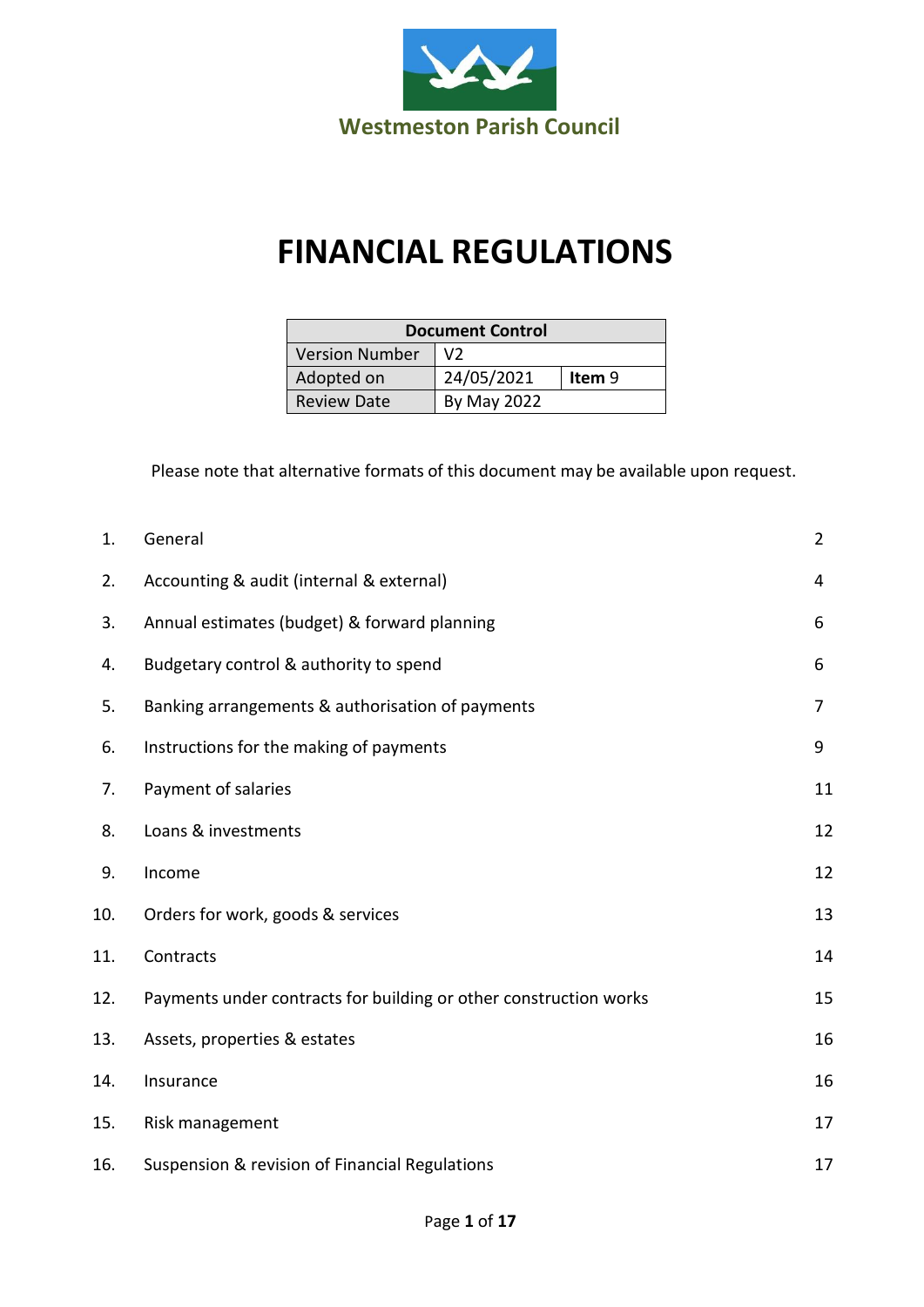## <span id="page-1-0"></span>**1. GENERAL**

- 1.1. These Financial Regulations govern the conduct of financial management by the Council & may only be amended or varied by resolution of the Council. Financial Regulations are one of the Council's three governing policy documents providing procedural guidance for Members & Officers. Financial Regulations must be observed in conjunction with the Council's Standing Orders & any individual Financial Regulations relating to contracts.
- 1.2. The Council is responsible in law for ensuring that its financial management is adequate & effective & that the Council has a sound system of internal control which facilitates the effective exercise of the Council's functions, including arrangements for the management of risk.
- 1.3. The Council's accounting control systems must include measures:
	- for the timely production of accounts;
	- that provide for the safe & efficient safeguarding of public money;
	- to prevent & detect inaccuracy & fraud; &
	- identifying the duties of officers.
- 1.4. These Financial Regulations demonstrate how the Council meets these responsibilities & requirements.
- 1.5. At least once a year, prior to approving the Annual Governance Statement, the Council must review the effectiveness of its system of internal control which shall be in accordance with proper practices.
- 1.6. Deliberate or wilful breach of these Regulations by an employee may give rise to disciplinary proceedings.
- 1.7. Members of Council are expected to follow the instructions within these Regulations & not to entice employees to breach them. Failure to follow instructions within these Regulations brings the office of councillor into disrepute.
- 1.8. The Responsible Financial Officer (RFO) holds a statutory office to be appointed by the Council. The Clerk has been appointed as RFO for this Council & these Regulations will apply accordingly.
- 1.9. The RFO;
	- acts under the policy direction of the Council;
	- administers the Council's financial affairs in accordance with all Acts, Regulations & proper practices;
	- determines on behalf of the Council its accounting records & accounting control systems;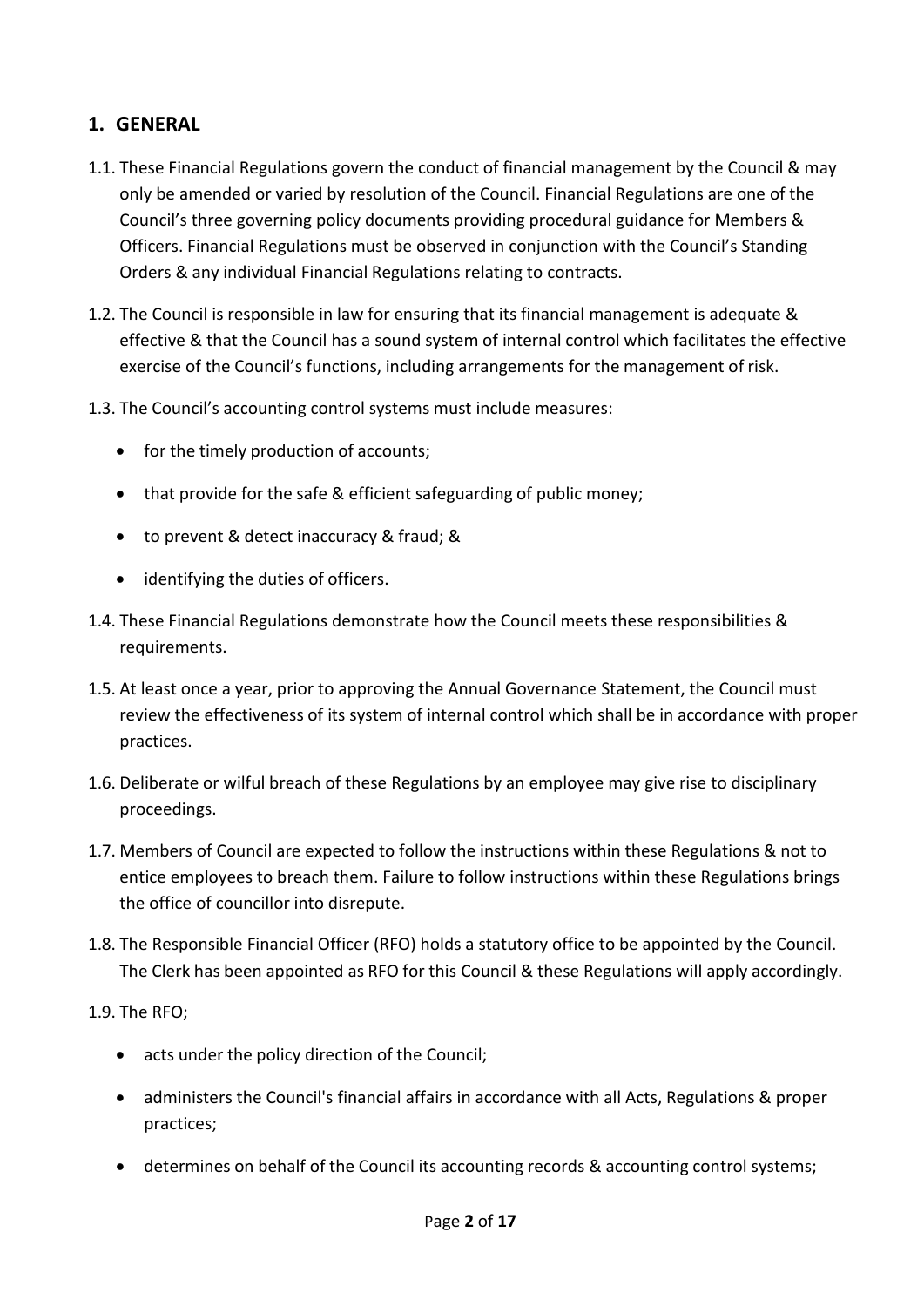- ensures the accounting control systems are observed;
- maintains the accounting records of the Council up to date in accordance with proper practices;
- assists the Council to secure economy, efficiency & effectiveness in the use of its resources; &
- produces financial management information as required by the Council.
- 1.10. The accounting records determined by the Clerk/RFO shall be sufficient to show & explain the Council's transactions & to enable the Clerk/RFO to ensure that any income & expenditure account & statement of balances, or record of receipts & payments & additional information, as the case may be, or management information prepared for the Council from time to time comply with the Accounts & Audit Regulations.
- 1.11. The accounting records determined by the Clerk/RFO shall in particular contain:
	- entries from day to day of all sums of money received & expended by the Council & the matters to which the income & expenditure or receipts & payments account relate;
	- a record of the assets & liabilities of the Council; &
	- wherever relevant, a record of the Council's income & expenditure in relation to claims made, or to be made, for any contribution, grant or subsidy.
- 1.12. The accounting control systems determined by the Clerk/RFO shall include:
	- procedures to ensure that the financial transactions of the Council are recorded as soon as reasonably practicable & as accurately & reasonably as possible;
	- procedures to enable the prevention & detection of inaccuracies & fraud & the ability to reconstruct any lost records;
	- identification of the duties of Officers dealing with financial transactions & division of responsibilities of those Officers in relation to significant transactions;
	- procedures to ensure that uncollectable amounts, including any bad debts are not submitted to the Council for approval to be written off except with the approval of the Clerk/RFO & that the approvals are shown in the accounting records; &
	- measures to ensure that risk is properly managed.
- 1.13. The Council is not empowered by these Regulations or otherwise to delegate certain specified decisions. In particular any decision regarding:
	- setting the final budget or the precept (Council Tax requirement);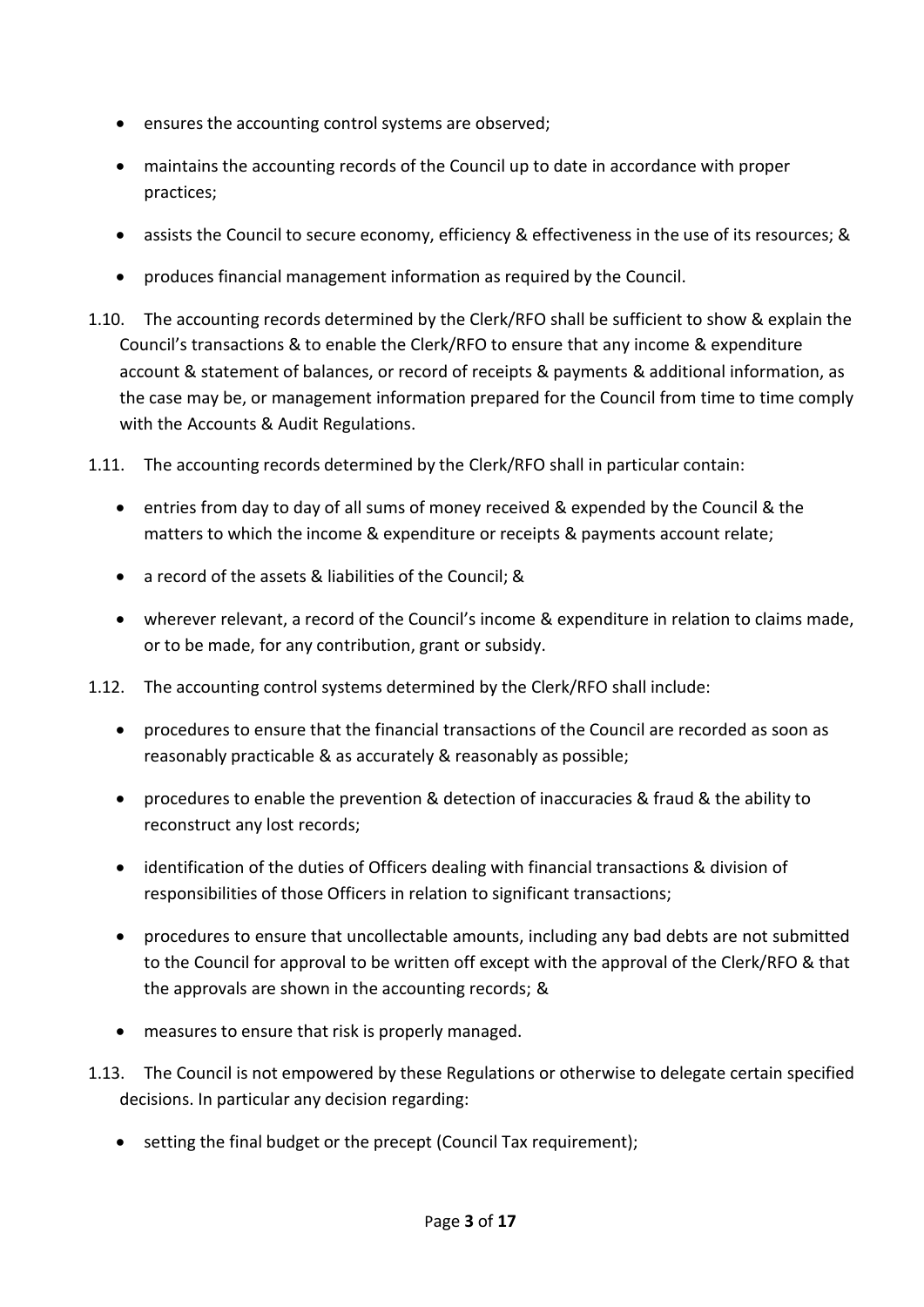- approving accounting statements;
- approving an annual governance statement;
- borrowing;
- writing off bad debts;
- declaring eligibility for the General Power of Competence; &
- addressing recommendations in any report from the internal or external auditors,

shall be a matter for the full Council only.

1.14. In addition, the Council must:

- determine & keep under regular review the bank mandate for all Council bank accounts;
- approve any grant or a single commitment in excess of £500; &
- in respect of the annual salary for any employee have regard to recommendations about annual salaries of employees made by the relevant committee in accordance with its terms of reference.
- 1.15. In these Financial Regulations, references to the Accounts & Audit Regulations or 'the Regulations' shall mean the Regulations issued under the provisions of Section 27 of the Audit Commission Act 1998, or any superseding legislation, & then in force unless otherwise specified.

In these Financial Regulations the term 'proper practice' or 'proper practices' shall refer to guidance issued in *Governance & Accountability for Local Councils - a Practitioners' Guide (England)* issued by the Joint Practitioners Advisory Group (JPAG), available from the websites of NALC & the Society for Local Council Clerks (SLCC).

- **2. ACCOUNTING & AUDIT (INTERNAL & EXTERNAL)**All accounting procedures & financial records of the Council shall be determined by the Clerk/RFO in accordance with the Accounts & Audit Regulations, appropriate guidance & proper practices.
- 2.2. On a regular basis, at least once in each quarter, & at each financial year end, a Member other than the Chairman or a cheque signatory shall be appointed to verify bank reconciliations (for all accounts) produced by the Clerk/RFO. The Member shall sign the reconciliations & the original bank statements (or similar document) as evidence of verification. This activity shall on conclusion be reported, including any exceptions, to & noted by the Council.
- 2.3. The Clerk/RFO shall complete the annual statement of accounts, annual report, & any related documents of the Council contained in the Annual Return (as specified in proper practices) as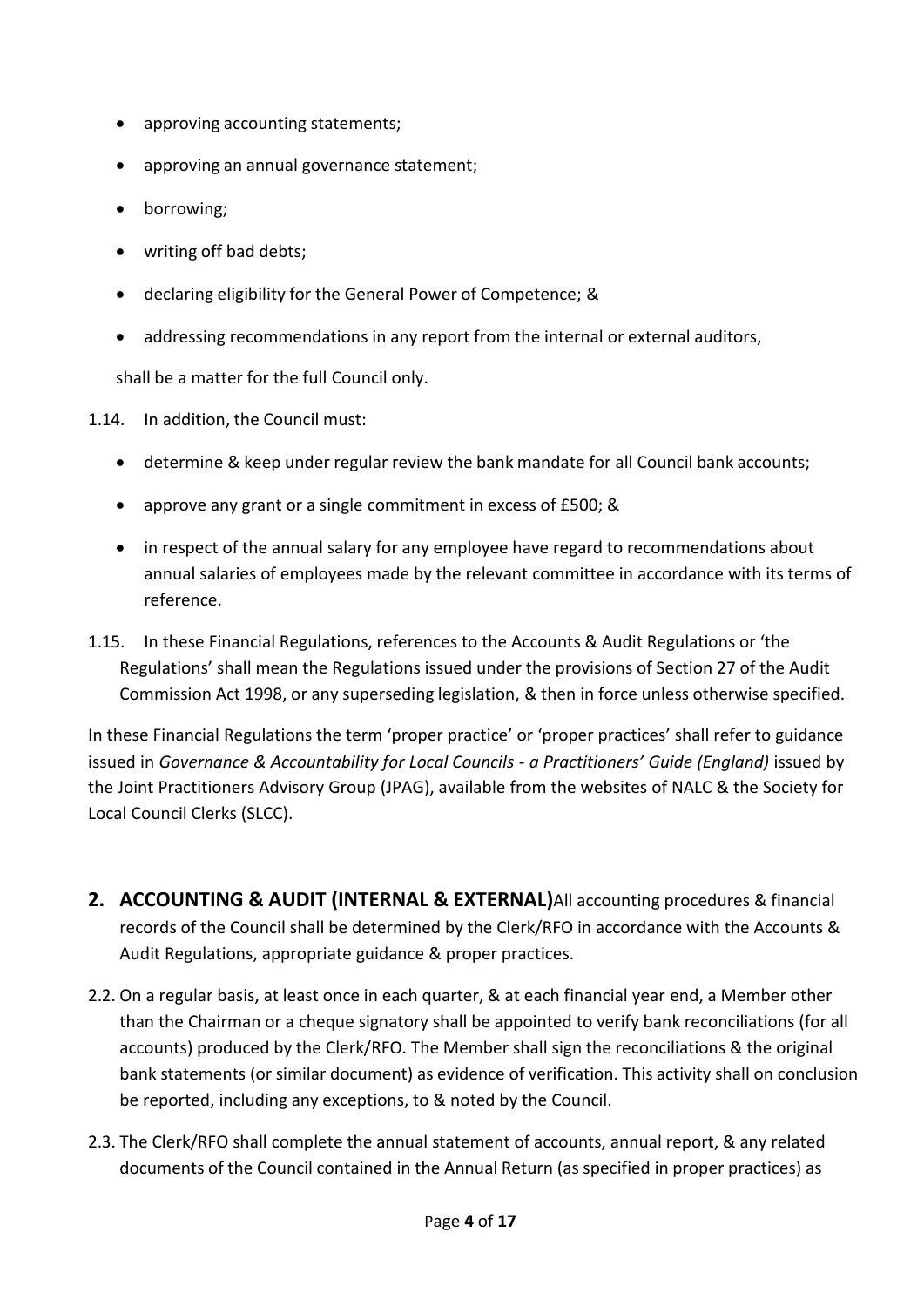soon as practicable after the end of the financial year & having certified the accounts shall submit them & report thereon to the Council within the timescales set by the Accounts & Audit Regulations.

- 2.4. The Council shall ensure that there is an adequate & effective system of internal audit of its accounting records, & of its system of internal control in accordance with proper practices. Any Officer or Member of the Council shall make available such documents & records as appear to the Council to be necessary for the purpose of the audit & shall, as directed by the Council, supply the RFO, internal auditor, or external auditor with such information & explanation as the Council considers necessary for that purpose.
- 2.5. The internal auditor shall be appointed by & shall carry out the work in relation to internal controls required by the Council in accordance with proper practices.

2.6. The internal auditor shall:

- be competent & independent of the financial operations of the Council;
- report to Council in writing, or in person, on a regular basis with a minimum of one annual written report during each financial year;
- to demonstrate competence, objectivity & independence, be free from any actual or perceived conflicts of interest, including those arising from family relationships; &
- has no involvement in the financial decision making, management or control of the Council

2.7. Internal or external auditors may not under any circumstances:

- perform any operational duties for the Council;
- initiate or approve accounting transactions; or
- direct the activities of any Council employee, except to the extent that those employees have been appropriately assigned to assist the internal auditor.
- 2.8. For the avoidance of doubt, in relation to internal audit the terms 'independent' & 'independence' shall have the same meaning as is described in proper practices.
- 2.9. The Clerk/RFO shall make arrangements for the exercise of electors' rights in relation to the accounts including the opportunity to inspect the accounts, books, & vouchers & display or publish any notices & statements of account required by Audit Commission Act 1998, or any superseding legislation, & the Accounts & Audit Regulations.
- 2.10. The Clerk/RFO shall, without undue delay, bring to the attention of all Councillors any correspondence or report from internal or external auditors.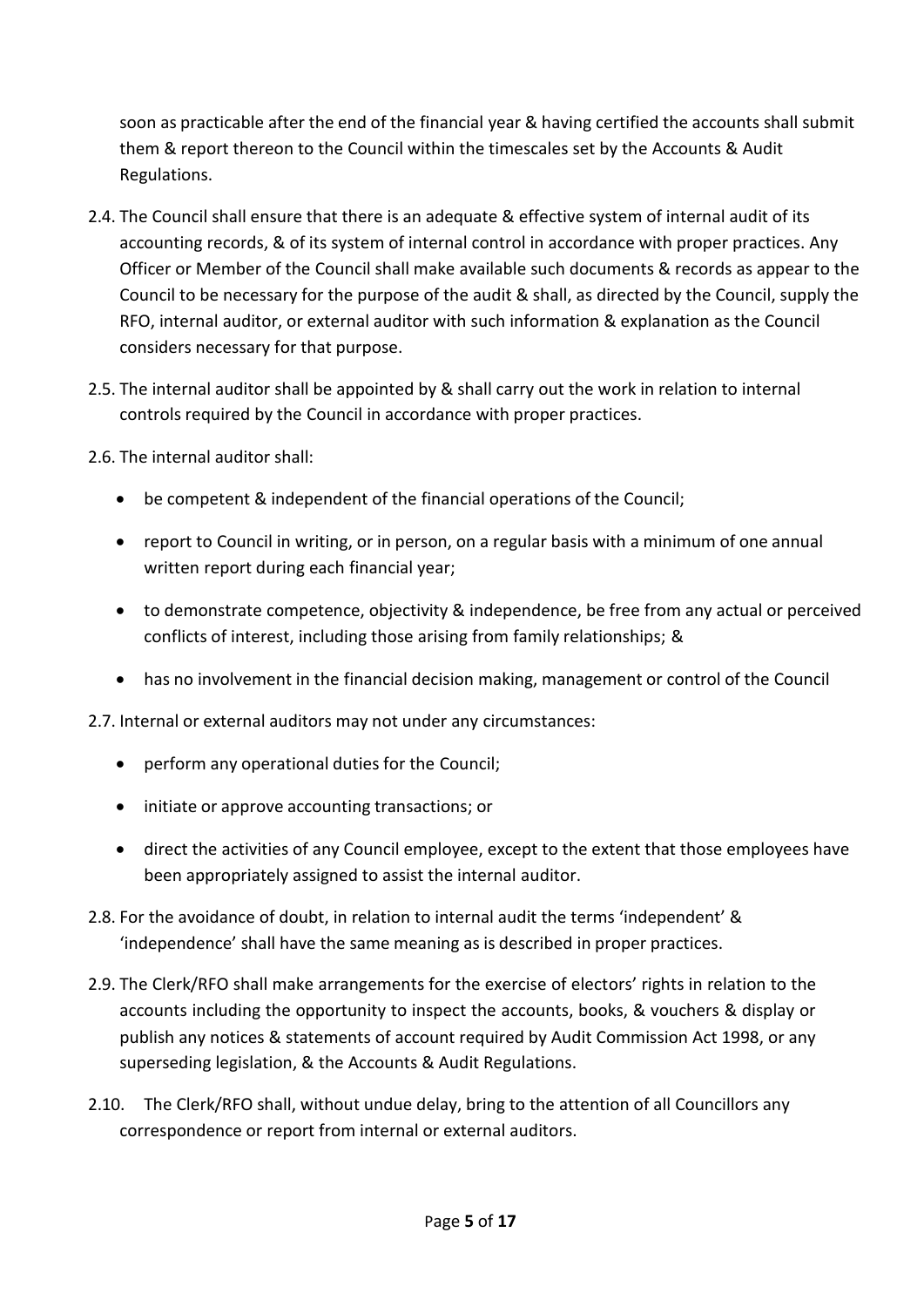- **3. ANNUAL ESTIMATES (BUDGET) & FORWARD PLANNING**The Clerk/RFO must each year, by no later than November, prepare detailed estimates of all receipts & payments including the use of reserves & all sources of funding for the following financial year in the form of a budget to be considered by the Council.
- 3.2. The Council shall consider annual budget proposals in relation to the Council's three year forecast of revenue & capital receipts & payments including recommendations for the use of reserves & sources of funding & update the forecast accordingly.
- 3.3. The Council shall fix the precept (Council Tax requirement), & relevant basic amount of Council Tax to be levied for the ensuing financial year not later than by the end of January each year. The Clerk/RFO shall issue the precept to the billing authority & shall supply each Member with a copy of the approved annual budget.
- 3.4. The approved annual budget shall form the basis of financial control for the ensuing year.
- **4. BUDGETARY CONTROL & AUTHORITY TO SPEND**Expenditure on revenue items may be authorised up to the amounts included for that class of expenditure in the approved budget. This authority is to be determined by:
	- the Council for all items over £500;
	- a duly delegated committee of the Council for items over £250; or
	- the Clerk/RFO, in conjunction with Chairman of Council or Chairman of the appropriate committee, for any items below £250.

Such authority is to be evidenced by a minute or by an authorisation slip duly signed by the Clerk/RFO, & where necessary also by the appropriate Chairman.

Contracts may not be disaggregated to avoid controls imposed by these Regulations.

- 4.2. No expenditure may be authorised that will exceed the amount provided in the revenue budget for that class of expenditure other than by resolution of the Council, or duly delegated committee. During the budget year & with the approval of Council having considered fully the implications for public services, unspent & available amounts may be moved to other budget headings or to an earmarked reserve as appropriate ('virement').
- 4.3. Unspent provisions in the revenue or capital budgets for completed projects shall not be carried forward to a subsequent year.
- 4.4. The salary budgets are to be reviewed at least annually in October for the following financial year & such review shall be evidenced by a hard copy schedule signed by the Clerk/RFO & the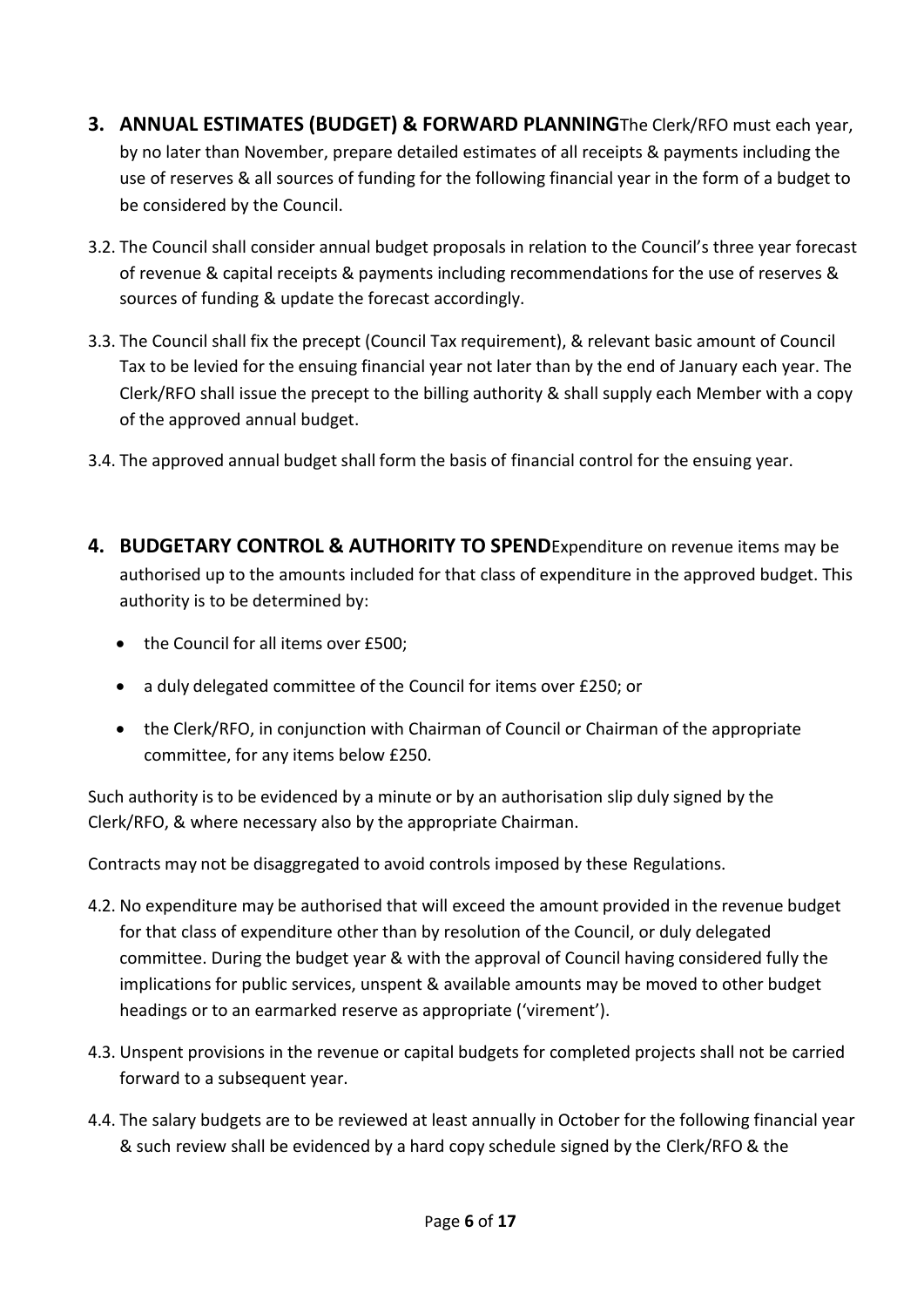Chairman of Council or relevant committee. The Clerk/RFO will inform committees of any changes impacting on their budget requirement for the coming year in good time.

- 4.5. In cases of extreme risk to the delivery of Council services, the Clerk/RFO may authorise revenue expenditure on behalf of the Council which in the Clerk/RFO's judgement it is necessary to carry out. Such expenditure includes repair, replacement or other work, whether or not there is any budgetary provision for the expenditure, subject to a limit of £500. The Clerk/RFO shall report such action to the Chairman as soon as possible & to the Council as soon as practicable thereafter.
- 4.6. No expenditure shall be authorised in relation to any capital project & no contract entered into or tender accepted involving capital expenditure unless the Council is satisfied that the necessary funds are available & the requisite borrowing approval has been obtained.
- 4.7. All capital works shall be administered in accordance with the Council's Standing orders & Financial Regulations relating to contracts.
- 4.8. The Clerk/RFO shall regularly provide the Council with a statement of receipts & payments to date under each head of the budgets, comparing actual expenditure to the appropriate date against that planned as shown in the budget. These statements are to be prepared at least at the end of each financial quarter & shall show explanations of material variances. For this purpose "material" shall be in excess of £100.
- 4.9. Changes in earmarked reserves shall be approved by Council as part of the budgetary control process.
- **5. BANKING ARRANGEMENTS & AUTHORISATION OF PAYMENTS**The Council's banking arrangements, including the bank mandate, shall be made by the Clerk/RFO & approved by the Council; banking arrangements may not be delegated to a committee. They shall be regularly reviewed for safety & efficiency.
- 5.2. The Clerk/RFO shall prepare a schedule of payments requiring authorisation, forming part of the Agenda for the Meeting &, together with the relevant invoices, present the schedule to Council. The Council shall review the schedule for compliance &, having satisfied itself shall authorise payment by a resolution of the Council. A detailed list of all payments shall be disclosed within or as an attachment to the minutes of the meeting at which payment was authorised. Personal payments (including salaries, wages, expenses & any payment made in relation to the termination of a contract of employment) may be summarised to remove public access to any personal information.
- 5.3. All invoices for payment shall be examined, verified & certified by the Clerk/RFO to confirm that the work, goods or services to which each invoice relates has been received, carried out, examined & represents expenditure previously approved by the Council.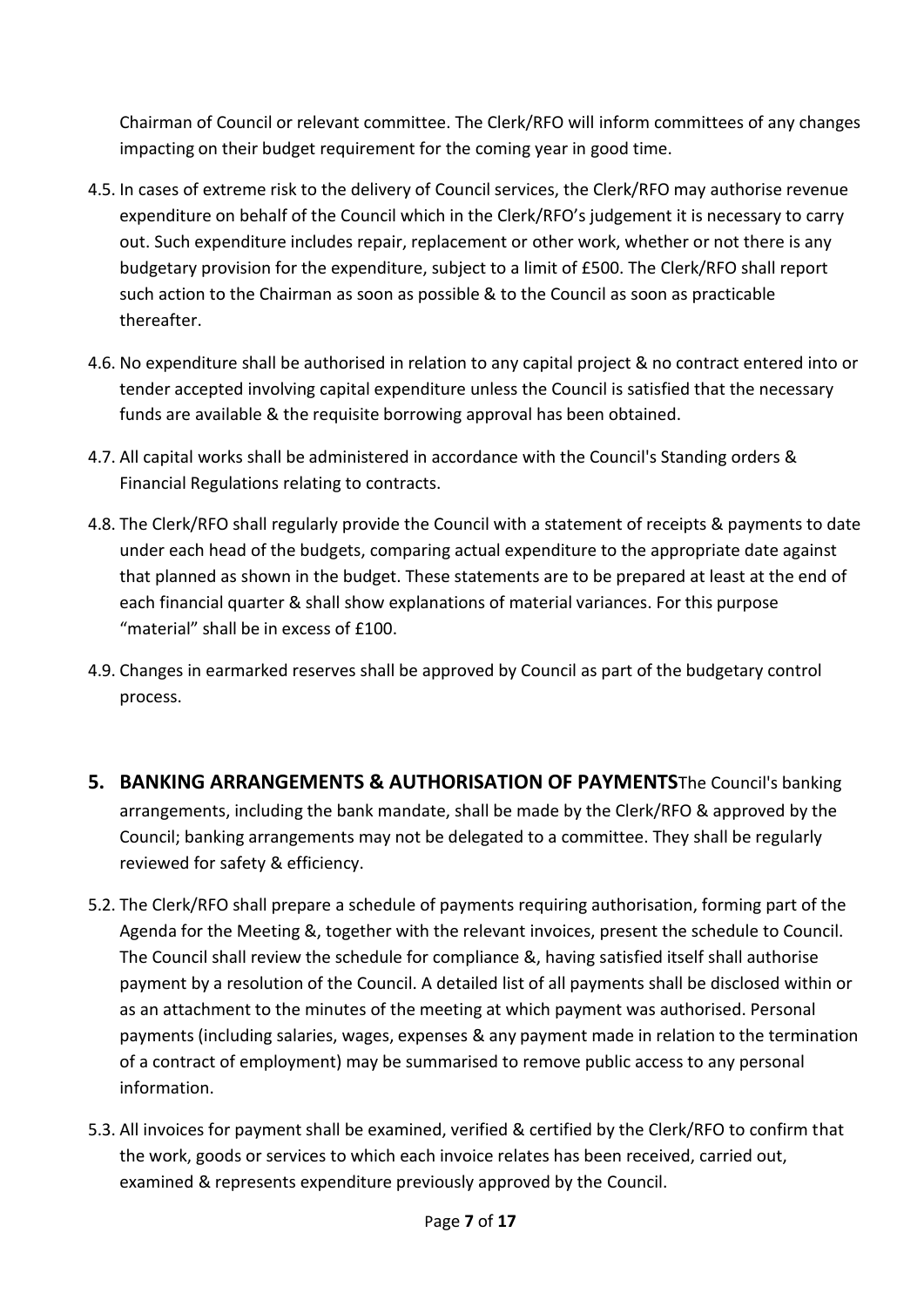- 5.4. The RFO shall examine invoices for arithmetical accuracy & analyse them to the appropriate expenditure heading. The Clerk/RFO shall take all steps to pay all invoices submitted, & which are in order & with the relevant invoices, at the next available Council meeting.
- 5.5. The Clerk/RFO shall have delegated authority to authorise the payment of items only in the following circumstances:
	- a) If a payment is necessary to avoid a charge to interest under the Late Payment of Commercial Debts (Interest) Act 1998, & the due date for payment is before the next scheduled Meeting of Council, where the Clerk/RFO certifies that there is no dispute or other reason to delay payment, provided that a list of such payments shall be submitted to the next appropriate meeting of Council;
	- b) An expenditure item authorised under 5.6 below (continuing contracts & obligations) provided that a list of such payments shall be submitted to the next appropriate meeting of Council; or
	- c) Fund transfers within the Council's banking arrangements up to the sum of £500, provided that a list of such payments shall be submitted to the next appropriate meeting of Council.
- 5.6. For each financial year the Clerk/RFO shall draw up a list of due payments which arise on a regular basis as the result of a continuing contract, statutory duty, or obligation (such as but not exclusively) Salaries, PAYE & NI, Superannuation Fund & regular maintenance contracts & the like for which Council may authorise payment for the year provided that the requirements of regulation 4.1 (Budgetary Controls) are adhered to, provided also that a list of such payments shall be submitted to the next appropriate meeting of Council.
- 5.7. A record of regular payments made under 5.6 above shall be drawn up & be signed by two Members on each & every occasion when payment is authorised - thus controlling the risk of duplicated payments being authorised &/or made.
- 5.8. In respect of grants a duly authorised committee shall approve expenditure within any limits' set by Council & in accordance with any policy statement approved by Council. Any Revenue or Capital Grant in excess of £5,000 shall before payment, be subject to ratification by resolution of the Council.
- 5.9. Members are subject to the Code of Conduct that has been adopted by the Council & shall comply with the Code & Standing Orders when a decision to authorise or instruct payment is made in respect of a matter in which they have a disclosable pecuniary or other interest, unless a dispensation has been granted.
- 5.10. The Council will aim to rotate the duties of Members in these Regulations so that onerous duties are shared out as evenly as possible over time.
- 5.11. Any changes in the recorded details of suppliers, such as bank account records, shall be approved in writing by a Member.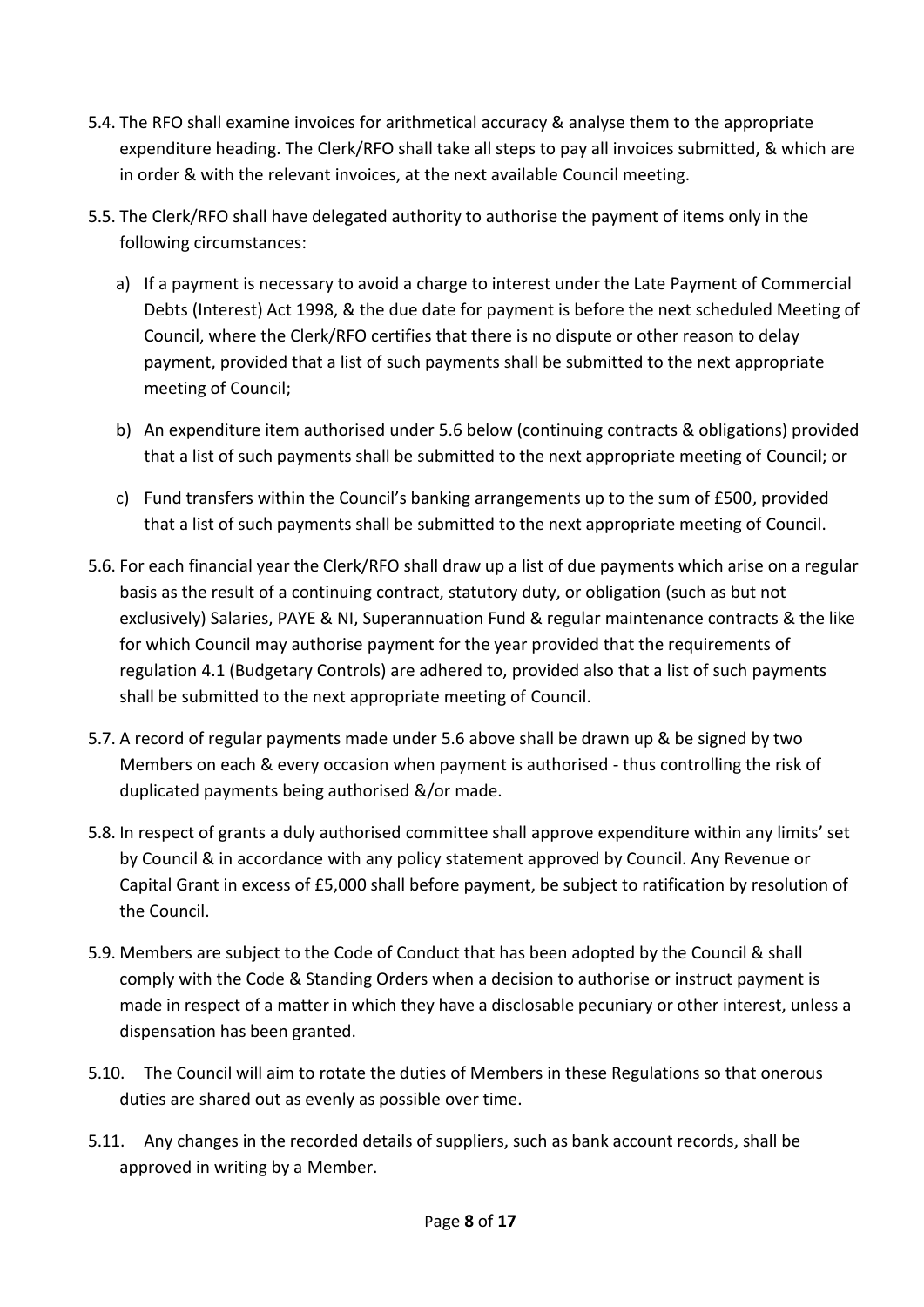- **6. INSTRUCTIONS FOR THE MAKING OF PAYMENTS**The Council will make safe & efficient arrangements for the making of its payments.
- 6.2. Following authorisation under Financial Regulation 5 above, the Council, a duly delegated committee or, if so delegated, the Clerk/RFO shall give instruction that a payment shall be made.
- 6.3. All payments shall be affected by cheque or other instructions to the Council's bankers, or otherwise, in accordance with a resolution of Council.
- 6.4. Cheques or orders for payment drawn on the bank account in accordance with the schedule as presented to Council or committee shall be signed by two Members of Council in accordance with a resolution instructing that payment. A Member who is a bank signatory, having a connection by virtue of family or business relationships with the beneficiary of a payment, should not, under normal circumstances, be a signatory to the payment in question.
- 6.5. To indicate agreement of the details shown on the cheque or order for payment with the counterfoil & the invoice or similar documentation, the signatories shall each also initial the cheque counterfoil.
- 6.6. Cheques or orders for payment shall not normally be presented for signature other than at a Council or committee meeting (including immediately before or after such a meeting). Any signatures obtained away from such meetings shall be reported to the Council at the next convenient meeting.
- 6.7. Payment for utility supplies (energy, telephone & water) & any National Non-Domestic Rates may be made by variable direct debit provided that the instructions are signed by two Members & any payments are reported to Council as made. The approval of the use of a variable direct debit shall be renewed by resolution of the Council at least every two years.
- 6.8. Payment for certain items (principally salaries) may be made by banker's Standing order provided that the instructions are signed, or otherwise evidenced by two Members are retained & any payments are reported to Council as made. The approval of the use of a banker's Standing order shall be renewed by resolution of the Council at least every two years.
- 6.9. Payment for certain items may be made by BACS or CHAPS methods provided that the instructions for each payment are signed, or otherwise evidenced, by two authorised bank signatories, are retained & any payments are reported to Council as made. The approval of the use of BACS or CHAPS shall be renewed by resolution of the Council at least every two years.
- 6.10. Payment for certain items may be made by internet banking transfer provided evidence is retained showing which Members approved the payment.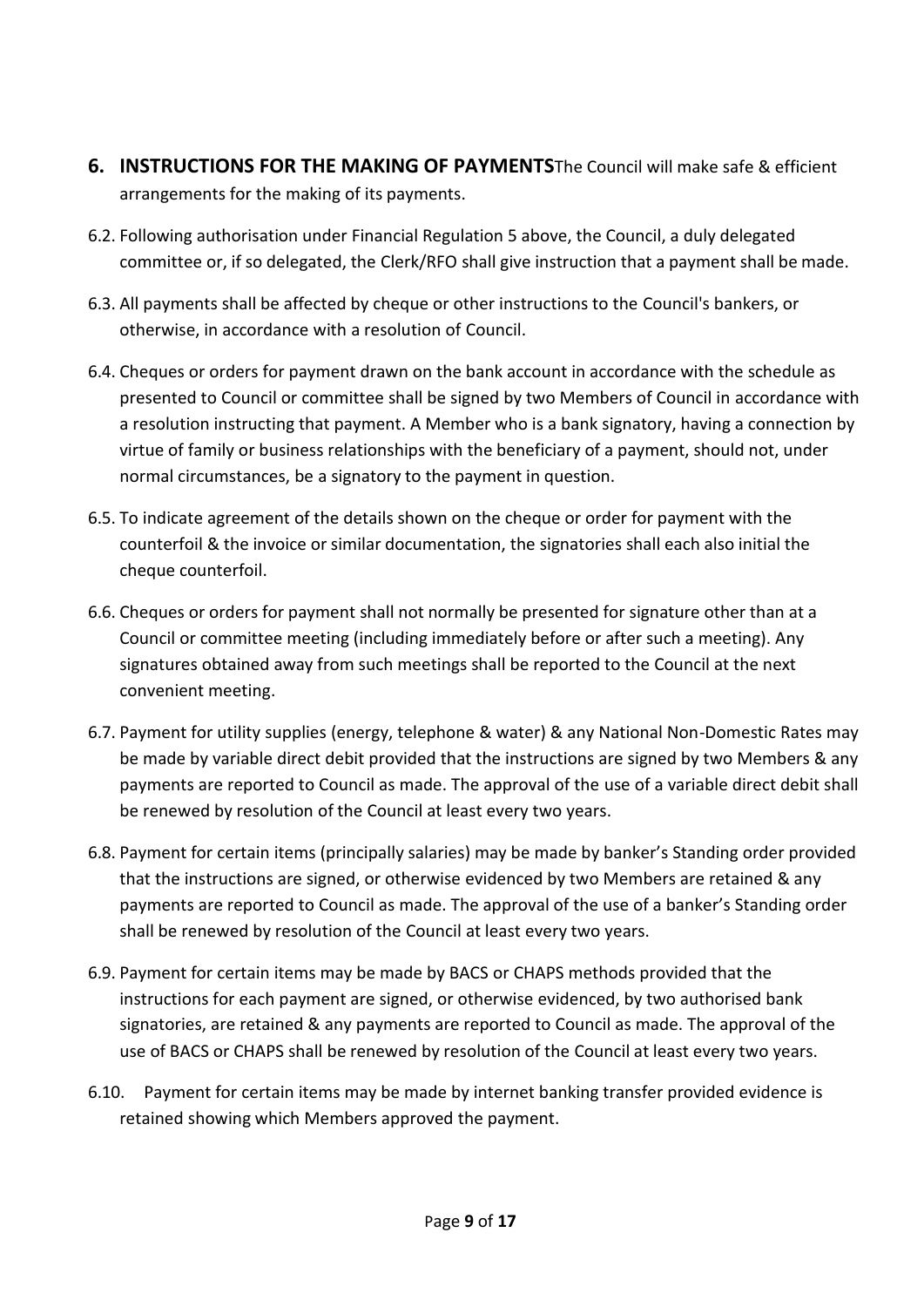- 6.11. Where a computer requires use of a personal identification number (PIN) or other password(s), for access to the Council's records on that computer, a note shall be made of the PIN & Passwords & shall be handed to & retained by the Chairman of Council in a sealed dated envelope. This envelope may not be opened other than in the presence of two other Councillors. After the envelope has been opened, in any circumstances, the PIN &/or passwords shall be changed as soon as practicable. The fact that the sealed envelope has been opened, in whatever circumstances, shall be reported to all Members immediately & formally to the next available meeting of the Council. This will not be required for a Member's personal computer used only for remote authorisation of bank payments.
- 6.12. No employee or Councillor shall disclose any PIN or password, relevant to the working of the Council or its bank accounts, to any person not authorised in writing by the Council or a duly delegated committee.
- 6.13. Regular back-up copies of the records on any computer shall be made & shall be stored securely away from the computer in question, & preferably off site.
- 6.14. The Council, & any Members using computers for the Council's financial business, shall ensure that anti-virus, anti-spyware & firewall software with automatic updates, together with a high level of security, is used.
- 6.15. Where internet banking arrangements are made with any bank, the Clerk/RFO shall be appointed as the Service Administrator. The bank mandate approved by the Council shall identify a number of Councillors who will be authorised to approve transactions on those accounts. The bank mandate will state clearly the amounts of payments that can be instructed by the use of the Service Administrator alone, or by the Service Administrator with a stated number of approvals.
- 6.16. Access to any internet banking accounts will be directly to the access page (which may be saved under "favourites"), & not through a search engine or e-mail link. Remembered or saved passwords facilities must not be used on any computer used for Council banking work. Breach of this Regulation will be treated as a very serious matter under these Regulations.
- 6.17. Changes to account details for suppliers, which are used for internet banking may only be changed on written hard copy notification by the supplier & supported by hard copy authority for change signed by the Clerk/RFO & a Member. A programme of regular checks of standing data with suppliers will be followed.
- 6.18. The Council will not maintain any form of cash float. All cash received must be banked intact. Any payments made in cash by the Clerk/RFO (for example for postage or minor stationery items) shall be refunded on a regular basis, at least quarterly.
- **7. PAYMENT OF SALARIES**As an employer, the Council shall make arrangements to meet fully the statutory requirements placed on all employers by PAYE & National Insurance legislation. The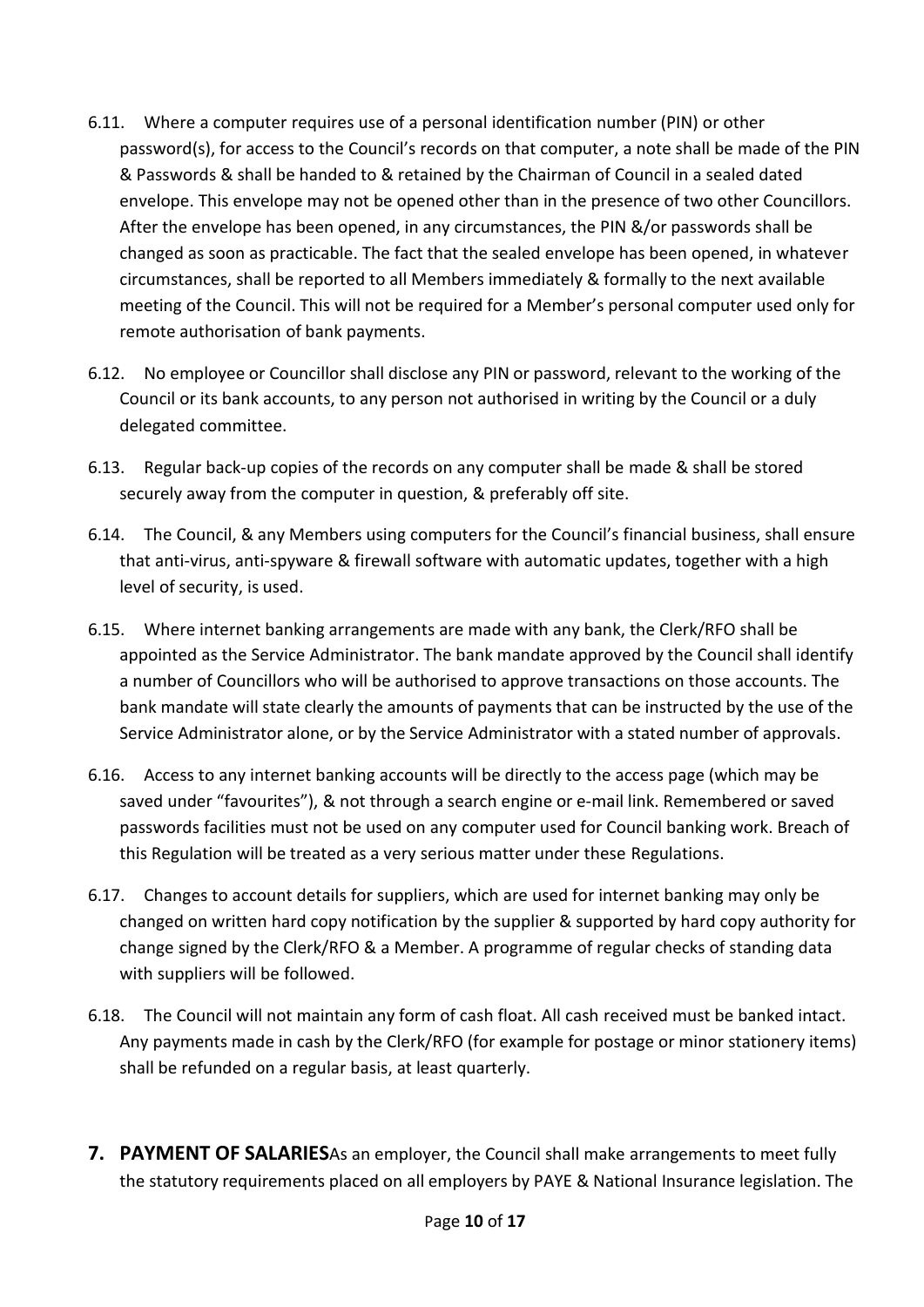payment of all salaries shall be made in accordance with payroll records & the rules of PAYE & National Insurance currently operating, & salary rates shall be as agreed by Council, or duly delegated committee.

- 7.2. Payment of salaries & payment of deductions from salary such as may be required to be made for tax, National Insurance & pension contributions, or similar statutory or discretionary deductions must be made in accordance with the payroll records & on the appropriate dates stipulated in employment contracts, provided that each payment is reported to the next available Council meeting, as set out in these Regulations above.
- 7.3. No changes shall be made to any employee's pay, emoluments, or terms & conditions of employment without the prior consent of the Council or relevant committee.
- 7.4. Each & every payment to employees of net salary & to the appropriate creditor of the statutory & discretionary deductions shall be recorded in a separate confidential record (confidential cash book). This confidential record is not open to inspection or review (under the Freedom of Information Act 2000 or otherwise) other than:
	- a) by any Councillor who can demonstrate a need to know;
	- b) by the internal auditor;
	- c) by the external auditor; or
	- d) by any person authorised under Audit Commission Act 1998, or any superseding legislation.
- 7.5. The total of such payments in each calendar month shall be reported with all other payments as made as may be required under these Financial Regulations, to ensure that only payments due for the period have actually been paid.
- 7.6. An effective system of personal performance management should be maintained for the senior officers.
- 7.7. Any termination payments shall be supported by a clear business case & reported to the Council. Termination payments shall only be authorised by Council.
- 7.8. Before employing interim staff, the Council must consider a full business case.
- **8. LOANS & INVESTMENTS**All borrowings shall be effected in the name of the Council, after obtaining any necessary borrowing approval. Any application for borrowing approval shall be approved by Council as to terms & purpose. The application for borrowing approval & subsequent arrangements for the loan shall only be approved by full Council.
- 8.2. Any financial arrangement which does not require formal borrowing approval from the Secretary of State (such as Hire Purchase or Leasing of tangible assets) shall be subject to approval by the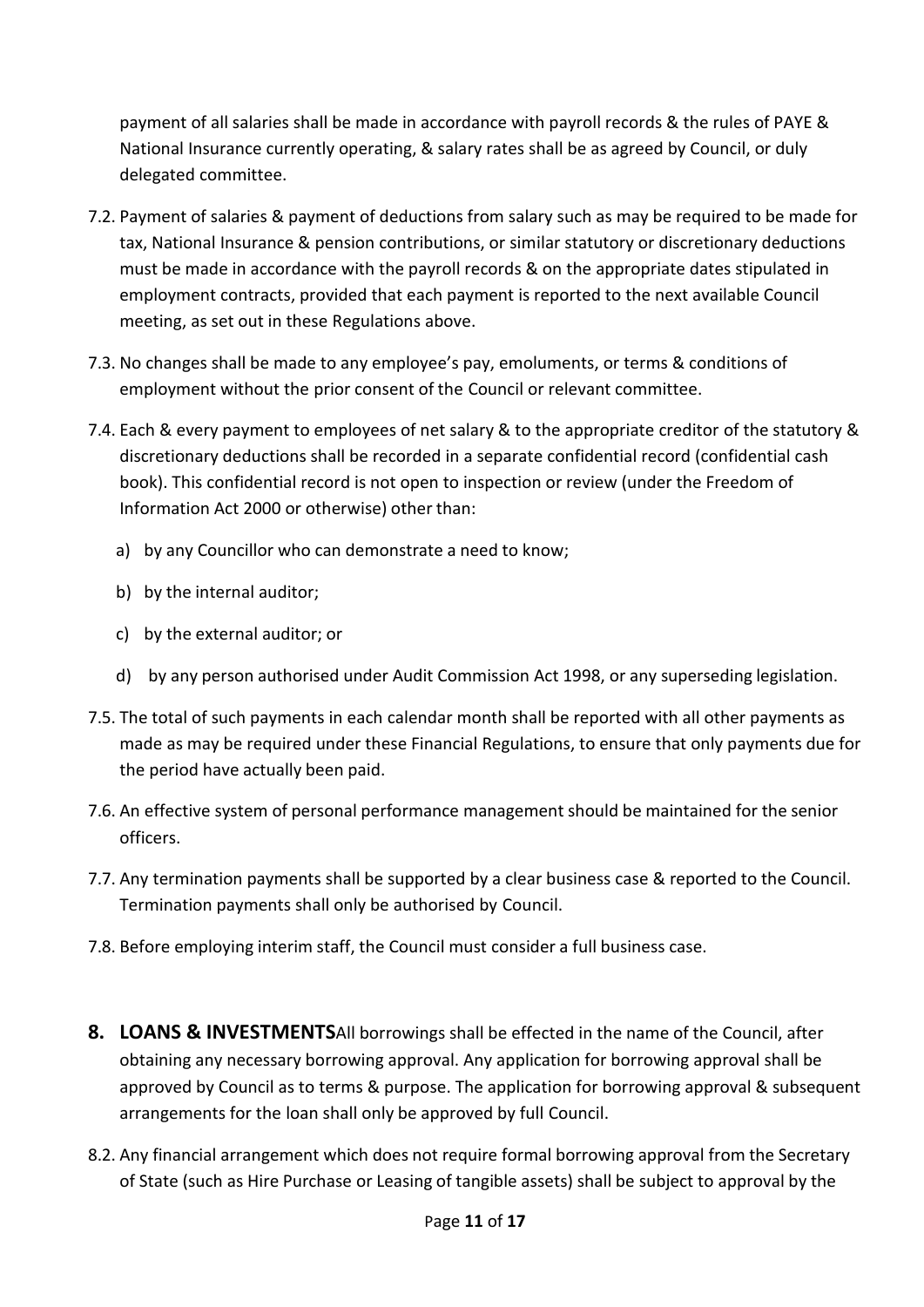full Council. In each case a report in writing shall be provided to Council in respect of value for money for the proposed transaction.

- 8.3. The Council will arrange with the Council's banks & investment providers for the sending of a copy of each statement of account to the Clerk/RFO.
- 8.4. All loans & investments shall be negotiated in the name of the Council & shall be for a set period in accordance with Council policy.
- 8.5. The Council shall consider the need for an Investment Strategy & Policy which, if drawn up, shall be in accordance with relevant Regulations, proper practices & guidance. Any Strategy & Policy shall be reviewed by the Council at least annually.
- 8.6. All investments of money under the control of the Council shall be in the name of the Council.
- 8.7. All investment certificates & other documents relating thereto shall be retained in the custody of the Clerk/RFO.
- 8.8. Payments in respect of short term or long-term investments, including transfers between bank accounts held in the same bank, or branch, shall be made in accordance with Regulation 5 (Authorisation of payments) & Regulation 6 (Instructions for payments).
- **9. INCOME**The collection of all sums due to the Council shall be the responsibility of & under the supervision of the Clerk/RFO.
- 9.2. Particulars of all charges to be made for work done, services rendered or goods supplied shall be agreed annually by the Council, notified to the Clerk/RFO who shall be responsible for the collection of all accounts due to the Council.
- 9.3. The Council will review all fees & charges at least annually, following a report of the Clerk/RFO.
- 9.4. Any sums found to be irrecoverable & any bad debts shall be reported to the Council & shall be written off in the year.
- 9.5. All sums received on behalf of the Council shall be banked intact as directed by the Clerk/RFO. In all cases, all receipts shall be deposited with the Council's bankers with such frequency as the Clerk/RFO considers necessary.
- 9.6. The origin of each receipt shall be entered on the paying-in slip.
- 9.7. Personal cheques shall not be cashed out of money held on behalf of the Council.
- 9.8. The Clerk/RFO shall promptly complete any VAT Return that is required. Any repayment claim due in accordance with VAT Act 1994 section 33 shall be made at least annually coinciding with the financial year end.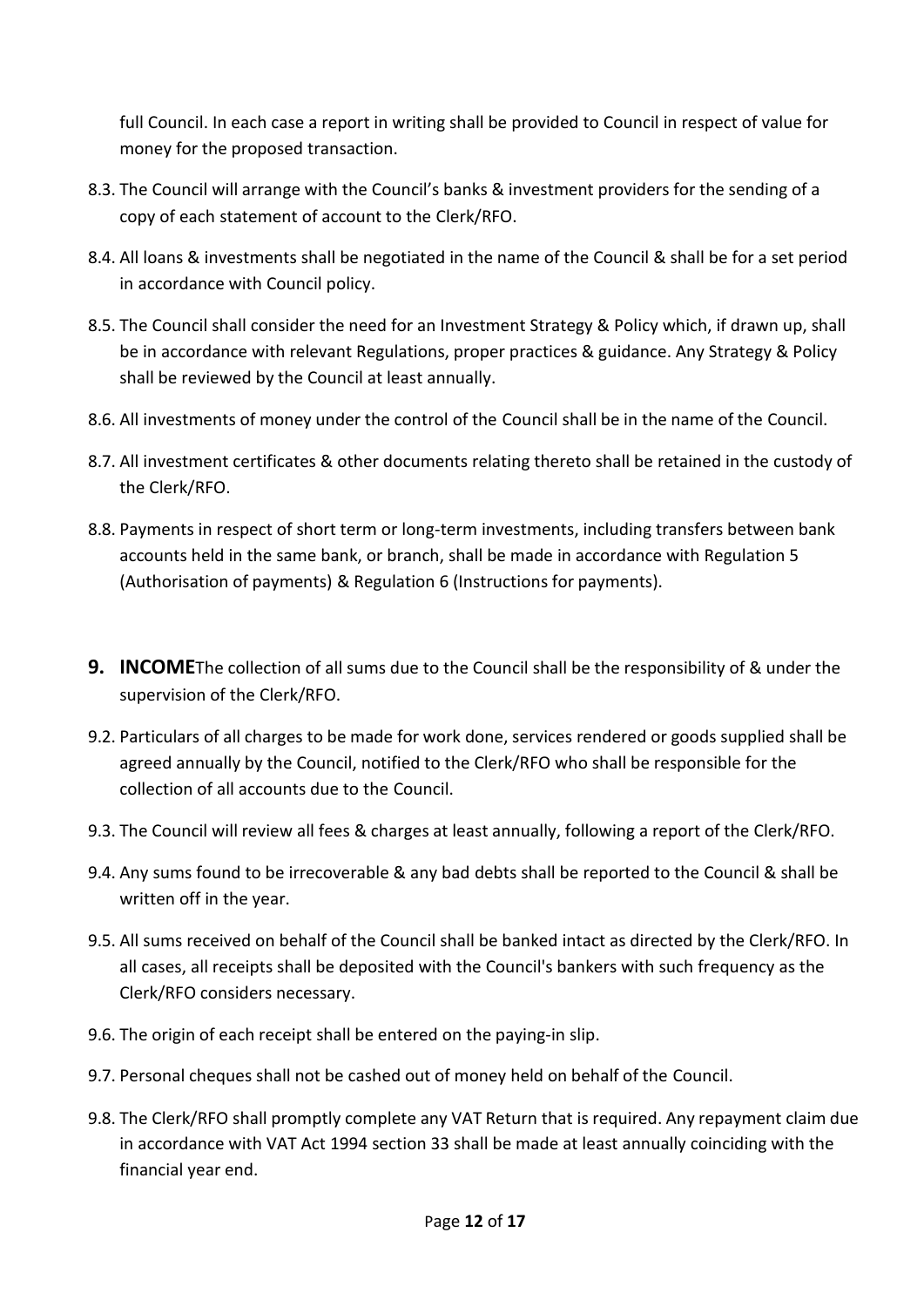- 9.9. Where any significant sums of cash are regularly received by the Council, the Clerk/RFO shall take such steps as are agreed by the Council to ensure that more than one person is present when the cash is counted in the first instance, that there is a reconciliation to some form of control such as ticket issues, & that appropriate care is taken in the security & safety of individuals banking such cash.
- **10. ORDERS FOR WORK, GOODS & SERVICES**An official order or letter shall be issued for all work, goods & services unless a formal contract is to be prepared or an official order would be inappropriate. Copies of orders shall be retained.
- 10.2. Order books shall be controlled by the Clerk/RFO.
- 10.3. All Members & Officers are responsible for obtaining value for money at all times. An Officer issuing an official order shall ensure as far as reasonable & practicable that the best available terms are obtained in respect of each transaction, usually by obtaining three or more quotations or estimates from appropriate suppliers, subject to any *de minimis* provisions in Regulation 11.1 below.
- 10.4. A Member may not issue an official order or make any contract on behalf of the Council.
- 10.5. The Clerk/RFO shall verify the lawful nature of any proposed purchase before the issue of any order, & in the case of new or infrequent purchases or payments, the Clerk/RFO shall ensure that the statutory authority shall be reported to the meeting at which the order is approved so that the minutes can record the power being used.

## **11. CONTRACTS**11.1. Procedures as to contracts are laid down as follows:

- a) Every contract shall comply with these Financial Regulations, & no exceptions shall be made otherwise than in an emergency provided that this regulation need not apply to contracts which relate to items (i) to (vi) below:
	- i. for the supply of gas, electricity, water, sewerage & telephone services;
	- ii. for specialist services such as are provided by legal professionals acting in disputes;
	- iii. for work to be executed or goods or materials to be supplied which consist of repairs to or parts for existing machinery or equipment or plant;
	- iv. for work to be executed or goods or materials to be supplied which constitute an extension of an existing contract by the Council;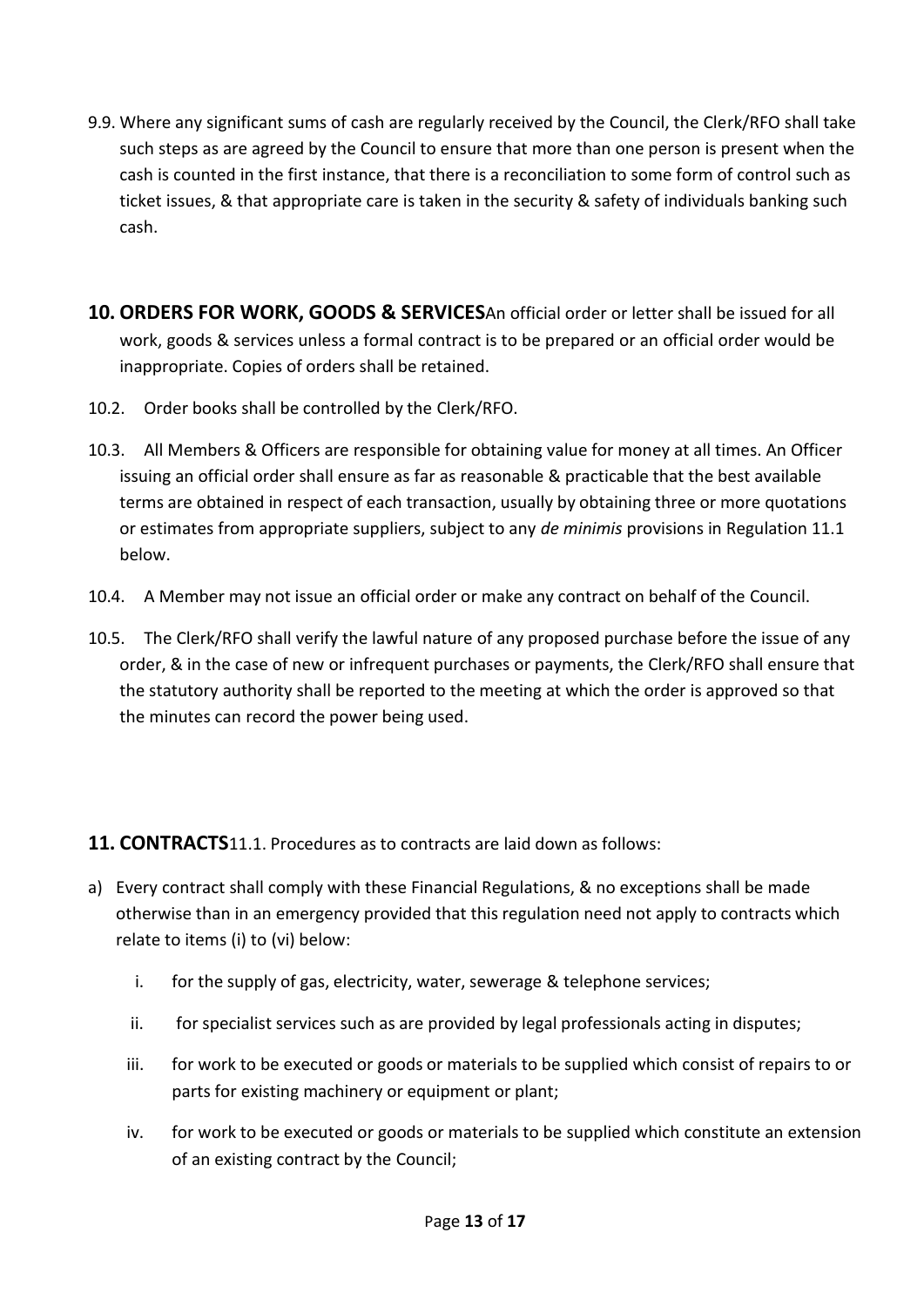- v. for additional audit work of the external auditor up to an estimated value of £500 (in excess of this sum the Clerk/RFO shall act after consultation with the Chairman & Vice-Chairman of Council); &
- vi. for goods or materials proposed to be purchased which are proprietary articles &/or are only sold at a fixed price.

b) Where the Council intends to procure or award a public supply contract, public service contract or public works contract as defined by The Public Contracts Regulations 2015 ("The Regulations") which is valued at £25,000 or more, the Council shall comply with the relevant requirements of The Regulations<sup>1</sup>.

c) The full requirements of The Regulations, as applicable, shall be followed in respect of the tendering & award of a public supply contract, public service contract or public works contract which exceed thresholds in The Regulations set by the Public Contracts Directive 2014/24/EU (which may change from time to time)<sup>2</sup>.

d) When applications are made to waive Financial Regulations relating to contracts to enable a price to be negotiated without competition the reason shall be embodied in a recommendation to the Council.

e) Such invitation to tender shall state the general nature of the intended contract & the Clerk/RFO shall obtain the necessary technical assistance to prepare a specification in appropriate cases. The invitation shall in addition state that tenders must be addressed to the Clerk/RFO in the ordinary course of post. Each tendering firm shall be supplied with a specifically marked envelope in which the tender is to be sealed & remain sealed until the prescribed date for opening tenders for that contract.

f) All sealed tenders shall be opened at the same time on the prescribed date by the Clerk/RFO in the presence of at least one Member of Council.

g) Any invitation to tender issued under this regulation shall be subject to Standing Order 18.d<sup>3</sup> & shall refer to the terms of the Bribery Act 2010.

h) When it is to enter into a contract of less than £25,000 in value for the supply of goods or materials or for the execution of works or specialist services other than such goods, materials, works or specialist services as are excepted as set out in paragraph (a) the Clerk/RFO shall obtain 3 quotations (priced descriptions of the proposed supply); where the value is below £3,000 & above £100 the Clerk/RFO shall strive to obtain 3 estimates. Otherwise, Regulation 10.3 above shall apply.

i) The Council shall not be obliged to accept the lowest or any tender, quote or estimate.

<sup>&</sup>lt;sup>1</sup> The Regulations require Councils to use the Contracts Finder website to advertise contract opportunities, set out the procedures to be followed in awarding new contracts & to publicise the award of new contracts <sup>2</sup> Thresholds currently applicable are:

a) For public supply & public service contracts 209,000 Euros (£181,302) b) For public works contracts 5,225,000 Euros (£4,551,413)

<sup>3</sup> Based on NALC's Model Standing Order 18d ©NALC 2018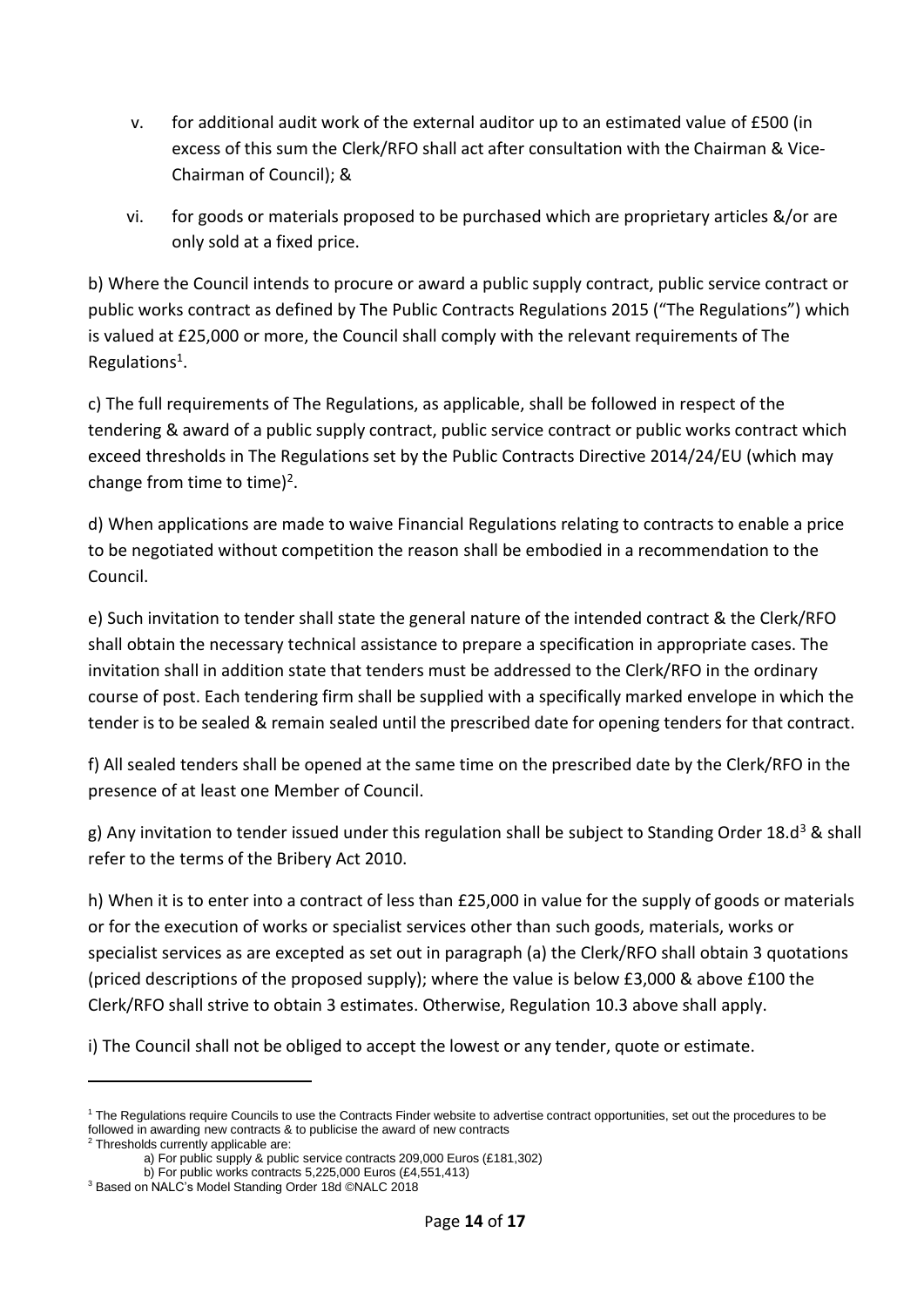j) Should it occur that the Council, or duly delegated committee, does not accept any tender, quote or estimate, the work is not allocated & the Council requires further pricing, provided that the specification does not change, no person shall be permitted to submit a later tender, estimate or quote who was present when the original decision-making process was being undertaken.

## **12. PAYMENTS UNDER CONTRACTS FOR BUILDING OR OTHER CONSTRUCTION**

**WORKS**Payments on account of the contract sum shall be made within the time specified in the contract by the Clerk/RFO upon authorised certificates of the architect or other consultants engaged to supervise the contract (subject to any percentage withholding as may be agreed in the particular contract).

- 12.2. Where contracts provide for payment by instalments the Clerk/RFO shall maintain a record of all such payments. In any case where it is estimated that the total cost of work carried out under a contract, excluding agreed variations, will exceed the contract sum of 5% or more a report shall be submitted to the Council.
- 12.3. Any variation to a contract or addition to or omission from a contract must be approved by the Council & Clerk/RFO to the contractor in writing, the Council being informed where the final cost is likely to exceed the financial provision.
- **13. ASSETS, PROPERTIES & ESTATES**The Clerk/RFO shall make appropriate arrangements for the custody of all title deeds & Land Registry Certificates of properties held by the Council. The Clerk/RFO shall ensure a record is maintained of all properties held by the Council, recording the location, extent, plan, reference, purchase details, nature of the interest, tenancies granted, rents payable & purpose for which held in accordance with Accounts & Audit Regulations.
- 13.2. No tangible moveable property shall be purchased or otherwise acquired, sold, leased or otherwise disposed of, without the authority of the Council, together with any other consents required by law, save where the estimated value of any one item of tangible movable property does not exceed £250.
- 13.3. No real property (interests in land) shall be sold, leased or otherwise disposed of without the authority of the Council, together with any other consents required by law. In each case a report in writing shall be provided to Council in respect of valuation & surveyed condition of the property (including matters such as planning permissions & covenants) together with a proper business case (including an adequate level of consultation with the electorate).
- 13.4. No real property (interests in land) shall be purchased or acquired without the authority of the full Council. In each case a report in writing shall be provided to Council in respect of valuation & surveyed condition of the property (including matters such as planning permissions & covenants)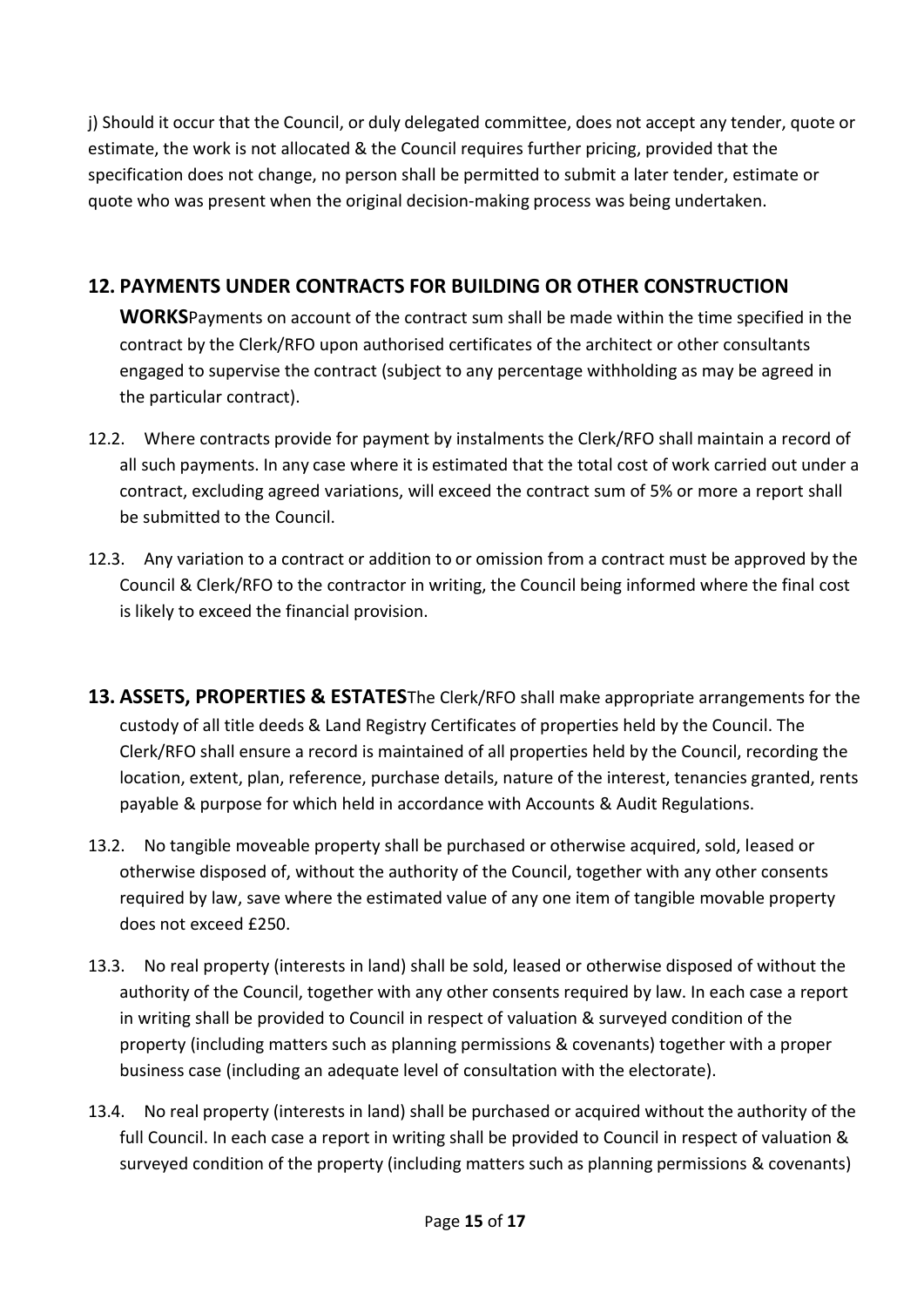together with a proper business case (including an adequate level of consultation with the electorate).

- 13.5. Subject only to the limit set in Regulation 14.2 above, no tangible moveable property shall be purchased or acquired without the authority of the full Council. In each case a report in writing shall be provided to Council with a full business case.
- 13.6. The Clerk/RFO shall ensure that an appropriate & accurate Register of Assets & Investments is kept up to date. The continued existence of tangible assets shown in the Register shall be verified at least annually, possibly in conjunction with a health & safety inspection of assets.
- **14. INSURANCE**Following the annual risk assessment (per Regulation 17), the Clerk/RFO shall effect all insurances & negotiate all claims on the Council's insurers.
- 14.2. The Clerk/RFO shall keep a record of all insurances effected by the Council & the property & risks covered thereby & annually review it.
- 14.3. The Clerk/RFO shall be notified of any loss liability or damage or of any event likely to lead to a claim, & shall report these to Council at the next available meeting.
- 14.4. All appropriate Members & employees of the Council shall be included in a suitable form of security or fidelity guarantee insurance which shall cover the maximum risk exposure as determined annually by the Council.
- **15. RISK MANAGEMENT**The Council is responsible for putting in place arrangements for the management of risk. The Clerk/RFO shall prepare, for approval by the Council, risk management policy statements in respect of all activities of the Council. Risk policy statements & consequential risk management arrangements shall be reviewed by the Council at least annually.
- 15.2. When considering any new activity, the Clerk/RFO shall prepare a draft risk assessment including risk management proposals for consideration & adoption by the Council.
- **16. SUSPENSION & REVISION OF FINANCIAL REGULATIONS**It shall be the duty of the Council to review the Financial Regulations of the Council from time to time. The Clerk/RFO shall make arrangements to monitor changes in legislation or proper practices & shall advise the Council of any requirement for a consequential amendment to these Financial Regulations.
- 16.2. The Council may, by resolution of the Council duly notified prior to the relevant meeting of Council, suspend any part of these Financial Regulations provided that reasons for the suspension